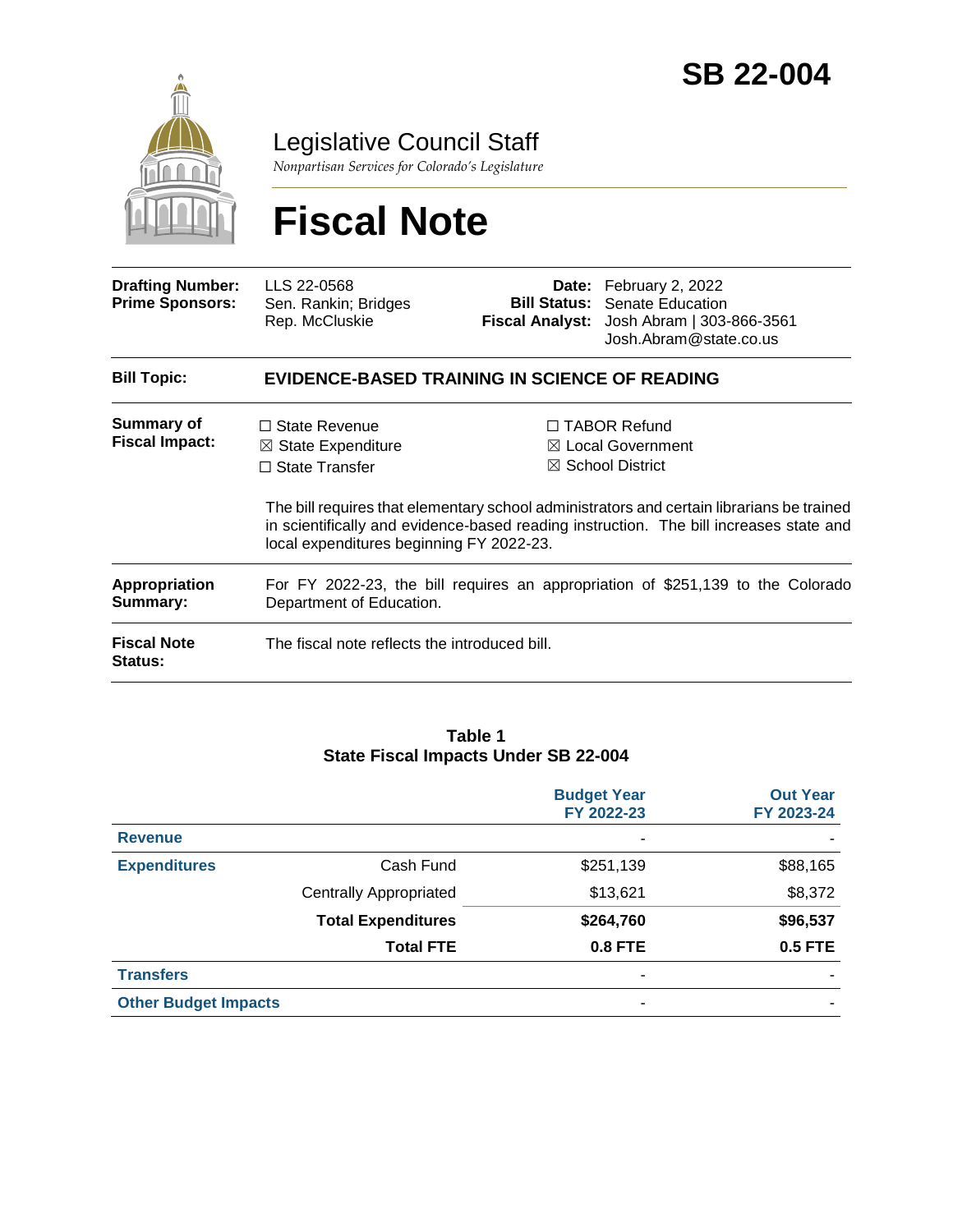Page 2

## February 2, 2022 **SB 22-004**

### **Summary of Legislation**

Under current law, local education providers (LEPs) that receive per-pupil intervention money or grants under the Early Literacy Grant Program (READ Act) must ensure that all early grade teachers successfully complete evidence-based training in the science of reading instruction. If requested, the Colorado Department of Education (CDE) must provide the training at no cost. Beginning with the 2023-24 school year, this bill extends the training requirement to each principal in schools serving kindergarten through third grade, and any administrator with responsibility for early grade programs. Beginning in FY 2023-24, LEPs must submit evidence they are in compliance with the principal and administrator training requirement to receive per-pupil intervention money.

By January 2023, the board of trustees for any public library must adopt policies to support parents and children to improve reading and ensure that each librarian successfully completes evidence-based training in the science of reading instruction. Librarians have until September 1, 2024, to complete the training and pass the end of course test. If requested, the CDE must provide the training at no cost. Public libraries must also make evidence-based materials and activities available to improve reading.

#### **Background**

The Colorado READ Act currently requires all K-3 teachers to be trained in scientifically and evidence-based reading instruction by the 2022-23 school year. School districts are required to submit evidence that its teachers fulfilled the requirement to receive Early Literacy Grant or READ Act per-pupil intervention funds. The CDE has an annual vendor contract to develop the training content. The contract also includes an online delivery platform, allowing a self-paced learning experience for teachers. The platform tracks teachers' progress through the training and includes testing components. The completed module for teachers takes about 45 hours to complete.

#### **State Expenditures**

The bill increases state expenditures in the CDE by about \$264,760 in FY 2022-23, and by \$96,537 in FY 2023-24. Appropriations are from the Early Literacy Cash Fund and are ongoing. New costs are displayed in Table 2 and described below.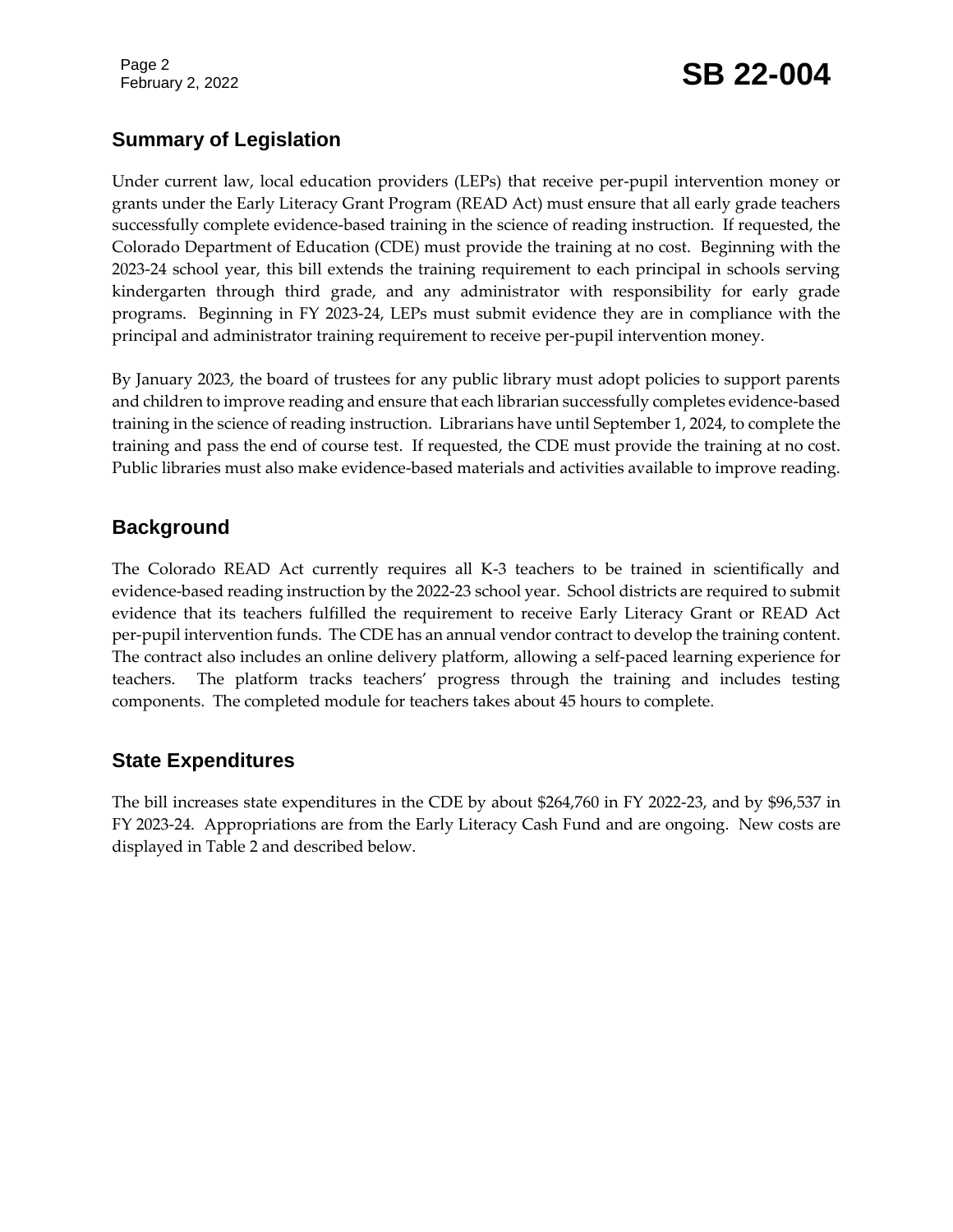| <b>Cost Components</b>                    | FY 2022-23     | FY 2023-24 |
|-------------------------------------------|----------------|------------|
| <b>Department of Education</b>            |                |            |
| <b>Personal Services</b>                  | \$62,484       | \$37,490   |
| <b>Operating Expenses</b>                 | \$1,080        | \$675      |
| <b>Capital Outlay Costs</b>               | \$6,200        |            |
| <b>Course Development</b>                 | \$160,000      |            |
| <b>Platform Maintenance</b>               |                | \$50,000   |
| READ Act Data Reporting                   | \$21,375       |            |
| Centrally Appropriated Costs <sup>1</sup> | \$13,621       | \$8,372    |
| FTE - Personal Services                   | $0.8$ FTE      | $0.5$ FTE  |
| Total                                     | \$264,760      | \$96,537   |
| <b>Total FTE</b>                          | <b>0.8 FTE</b> | $0.5$ FTE  |

**Table 2 Expenditures Under SB 22-004**

*<sup>1</sup>Centrally appropriated costs are not included in the bill's appropriation.*

**Personal services.** Under current law, CDE devotes 6.5 FTE to manage the 23,000 teachers who are required to meet the current training requirement. The department will add 0.8 FTE (Senior Consultant) in FY 2022-23, which reduces to 0.5 FTE in FY 2023-24 and ongoing to manage the additional administrators and librarians. This work includes rulemaking to determine course criteria, managing the vendor contract for new course development, approving standards for successful completion and verification, and developing a system to track and report ongoing need and completions. Personal service costs are prorated in FY 2022-23 to account for the presumed September 1 effective date.

**Online course development and platform.** The existing READ Act training was created for delivery to early grade elementary teachers. This platform will be modified to create two additional trainings, one for early grade administrators, and one for children's librarians, customized with content, knowledge and skills relevant to those populations. Based on the existing vendor contract, it is estimated that \$160,000 is required in FY 2022-23 to develop separate training courses for administrators and librarians. The annual contract maintenance cost for these online platforms is estimated at \$50,000 beginning in FY 2023-24.

**Data collection.** In order to collect the necessary information on training for principals and administrators, the current READ Act data collection system must be modified to include additional fields. A one-time cost of \$21,375 in FY 2022-23 is required.

**Centrally appropriated costs.** Pursuant to a Joint Budget Committee policy, certain costs associated with this bill are addressed through the annual budget process and centrally appropriated in the Long Bill or supplemental appropriations bills, rather than in this bill. These costs, which include employee insurance and supplemental employee retirement payments, are shown in Table 2.